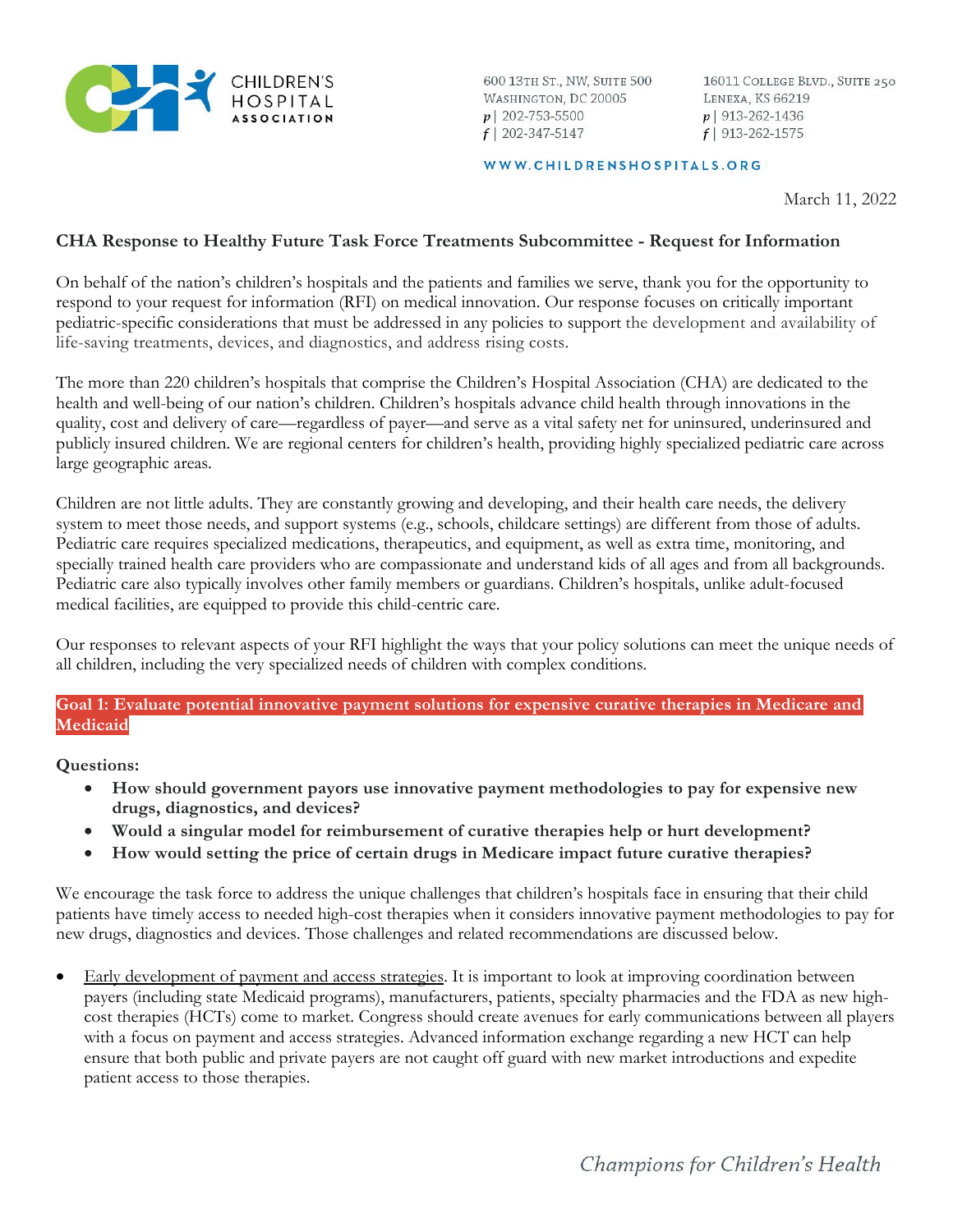When a new curative drug enters the market, it can take months for payer procedures to be developed, which can lead to delays in patient access. For example, under Medicaid—which covers close to half of all children, including 3.4 million children in military families and 1.7 million who qualify due to a disability—states have flexibility to administer and manage their pharmacy benefit. States with Medicaid managed care allow the health plans to establish the specific approval standards for access to a new HCT. The plans will typically take a substantial amount of time to develop and operationalize these utilization controls, which can be particularly problematic when the FDA has approved a therapy for a limited age range. A child may "age out" of the label approval while waiting for the payer procedures to be developed. A HCT is of little value if it cannot be accessed by our patients.

- Drug development and pricing. We encourage Congress to work with a broad set of stakeholders to identify mechanisms to establish reasonable pricing for new therapies that balance investments in research and development, manufacturing, distribution, and reimbursement structures. For example, public-private partnerships are essential to the development of new therapies, especially those aimed at treating rare pediatric diseases. Funding from government sources, such as the NIH, as well as children's hospital research foundations complement private investment throughout the pediatric drug development and clinical trial process. Examples of drugs that were developed through partnerships with children's hospital researchers include the life-saving drugs Spinraza and Zolgensma, which are used to treat children with spinal muscular atrophy (SMA). SMA is a progressive neurodegenerative disease that impacts the muscles used for activities, such as breathing, eating, crawling, and walking. It is the number one genetic cause of death for infants. Spinraza is estimated to cost between \$625,000 and \$750,000 in the first year and then \$375,000 annually thereafter1. Patients will need to take the medication for the rest of their lives for continued efficacy2. It is essential that the pricing, distribution and reimbursement structures for these and other life-saving drugs do not jeopardize patient access or health outcomes.
- Adequate reimbursement levels. Congress should work with CMS on the establishment of appropriate levels of reimbursement for HCTs to help ensure that children have access to the care they need. The determination of an adequate price and reimbursement level for HCTs must account for all aspects of their development as well as their delivery to the patient, including risk of handling, professional services (compounding/infusion/counseling) etc. Inadequate reimbursement from payers risks disincentivizing timely treatment and may hinder access to care for children with medical complexities. For example, two CAR T-cell therapy drugs, Kymriah and Yescarta, have received approval from the FDA, but with list prices at \$475,000 and \$373,000 respectively3, are resource-intensive.
- Setting drug prices in Medicare. We support efforts to lower drug prices and welcome the opportunity to partner with Congress to reduce unnecessary drug spending. As the task force examines drug pricing policies under Medicare, including their impact on the development of future curative therapies, it is important to recognize their potential implications for pediatrics. Despite the low numbers of children covered by Medicare<sup>4</sup> its policies can affect all children, even though the policies are not developed with children in mind. Medicaid and private payers often adopt Medicare rules and procedures without evaluation of their impact on pediatrics. We urge the task force to

<sup>1</sup> Katie Thomas, *Costly Drug for Fatal Muscular Disease Wins F.D.A. Approval*, New York Times, Dec. 30, 2016, [https://www.nytimes.com/2016/12/30/business/spinraza-price.html.](https://www.nytimes.com/2016/12/30/business/spinraza-price.html)

<sup>2</sup> *Id*.

<sup>&</sup>lt;sup>3</sup> Mary Caffrey, With Approval of CAR T-Cell Therapy Comes the Next Challenge: Payer Coverage, American Journal of Managed Care, Feb. 21, 2018, [http://www.ajmc.com/journals/evidence-based-oncology/2018/february-2018/with-approval-of-car-tcell-therapy-comes-the-next](http://www.ajmc.com/journals/evidence-based-oncology/2018/february-2018/with-approval-of-car-tcell-therapy-comes-the-next-challenge-payer-coverage)[challenge-payer-coverage.](http://www.ajmc.com/journals/evidence-based-oncology/2018/february-2018/with-approval-of-car-tcell-therapy-comes-the-next-challenge-payer-coverage)

<sup>4</sup> Some children who receive care at children's hospitals are covered by Medicare, but represent a very small percentage of our patients. Typically, these children have end-stage renal disease (ESRD). According to the CDC, fewer than 10,000 children and adolescents in the

U.S. are living with ESRD and not all of them receive care in children's hospitals.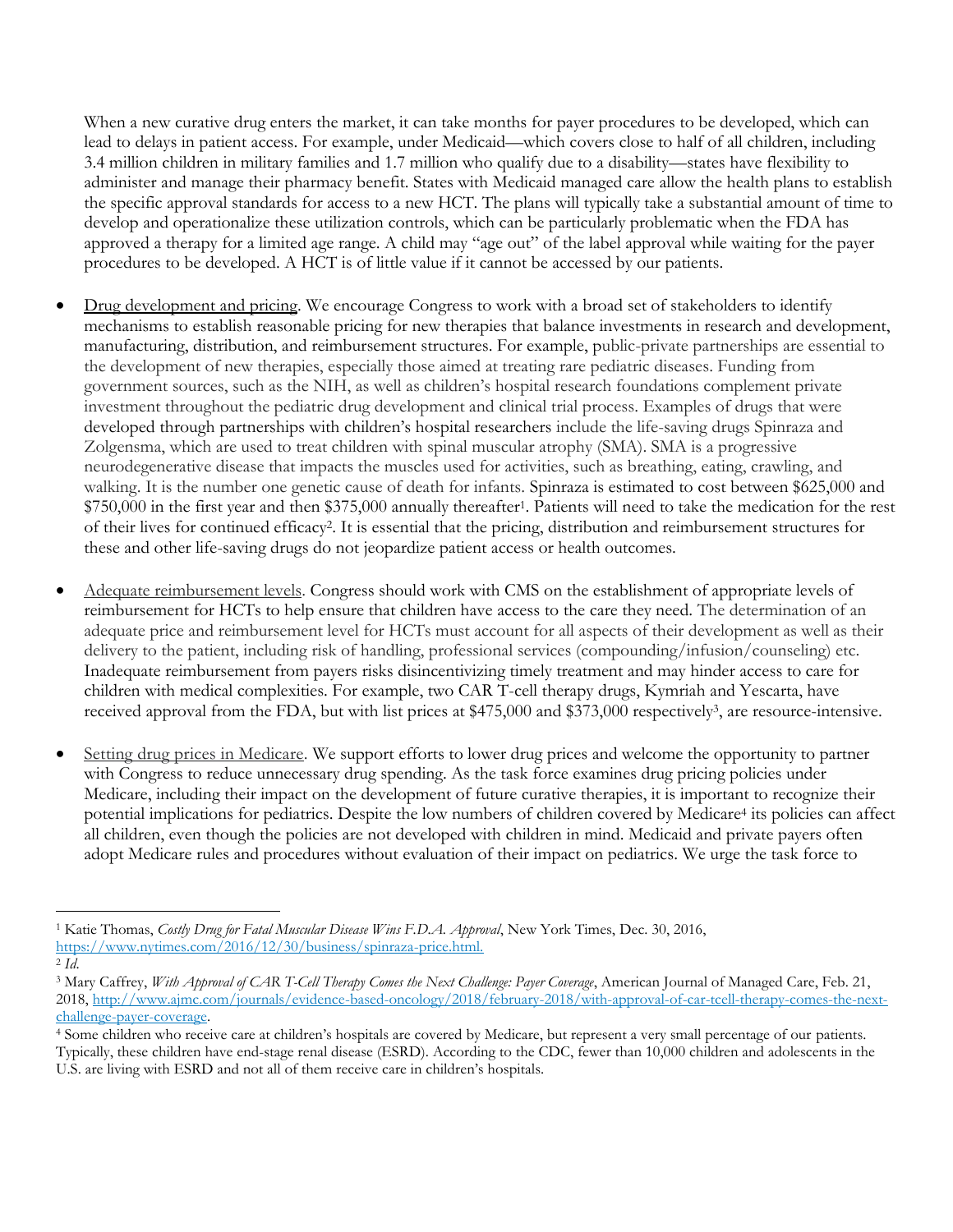work closely with the CMS Center for Medicaid and CHIP Services, pediatric providers and other child-focused stakeholders on drug pricing policies that will advance child health.

- Value-based payments**.** We encourage the task force to explore the use of value-based payments for HCTs. One approach could be to allow state Medicaid programs to enter into time-limited risk-sharing value-based agreements with manufacturers of certain drugs, such as one-time use gene therapies, subject to CMS approval. Under these arrangements, a state could stop payment if the therapy does not meet certain clinical expectations.
- Payers' distribution methods. Increasingly, payers are dictating specific distribution methods for products in an attempt to control costs, taking away a hospital's ability to pick what works best for their patients and their facility, and delaying access. We encourage Congress to consider ways to limit payers' ability to use delivery methods that compromise patient care and can lead to inadequate provider reimbursement.

There are often two methods used to receive a drug: "buy and bill" and "white bagging." For buy and bill, hospitals purchase, stock and prepare the drug. Then the hospital seeks reimbursement for the drug and related administering fees. Under a white bagging method, plans contract with a specialty pharmacy to purchase the drug and ship it to the hospital.

Some payers are beginning to dictate coverage through a white bagging-only method, while some states and hospitals are limiting the use of white bagging due to legal and quality concerns. For example, administrative and delivery delays, inadequate storage systems, shipping safety protections, lost shipments and a lack of coordination between the receipt of a drug and its dose administration schedule can result in improper dosing, medication errors or impeded access to the treatment. In addition, hospitals are not adequately reimbursed for the time, professional services, and handling of these white bagged medications. Often, there is no reimbursement at all.

# **Question: What other policies should we consider to lower costs while maintaining access to lifesaving cures?**

Children's hospitals are at the forefront in delivering new cures to patients and, as a result, diseases and conditions that were once seen as untreatable are now being cured or greatly improved. Congress should explore ways to help ensure that children's access to these exciting new therapies is not impeded by payers' burdensome utilization management requirements or reimbursement processes.

• Utilization management systems. We encourage Congress to consider how technology could be used to improve the stringent utilization control procedures that payers have adopted in relation to HCTs. We agree with the importance of assuring the appropriate use of a therapy for a particular child patient, but note that these processes can be extremely time and resource-intensive and put enormous stress on the families and patients in need of a proven therapeutic.

Payers often require prior authorization, may establish a step therapy process for a HCT—requiring the provider to try other less-costly interventions and document that they are ineffective—before the HCT can be used, or may subject the HCT to peer-to-peer reviews. In addition, each payer has its own discrete approval and payment policies and procedures that hospitals must navigate and manage. Furthermore, payers are increasingly placing additional clinical monitoring requirements on drugs that delay approval of their use. Children's hospitals have had to hire additional FTEs to simply handle the approval and acquisition management for HCTs and it is not uncommon for a hospital to spend hours navigating prior approval processes and submitting multiple appeals of denials. At the end of this long, time and resource-intensive process, the payer will often approve the use of the drug. Unfortunately, children and their families are caught in the middle with needed care delayed.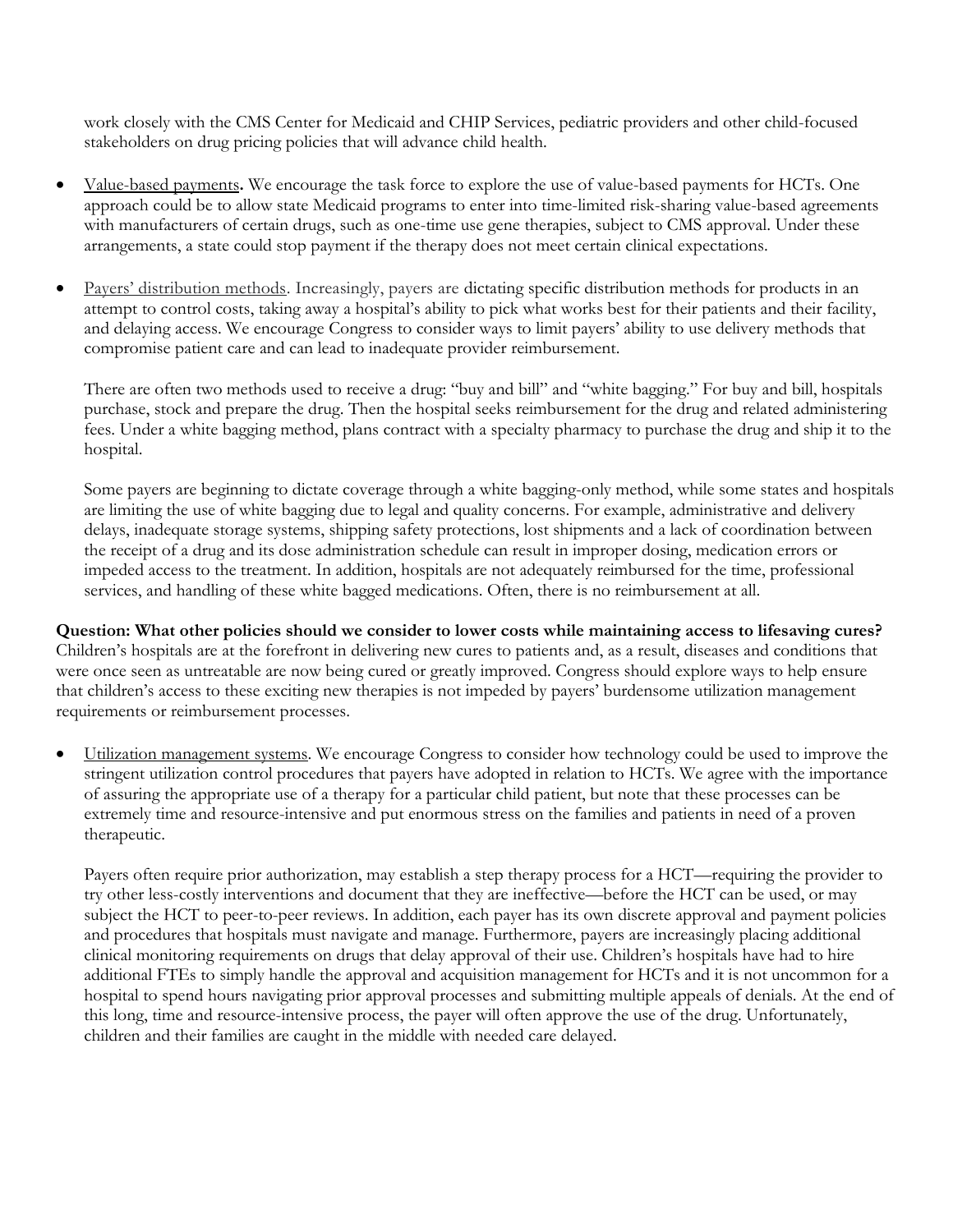- The Fair Drug Prices for Kids Act (S. 2531). Congress should expand access to affordable prescription drugs for children enrolled in the Children's Health Insurance Program (CHIP) by enacting the [Fair Drug Prices for Kids Act.](https://www.congress.gov/bill/117th-congress/senate-bill/2531/text/is) This legislation would give states the ability to purchase prescription drugs at the lowest price possible for children who are enrolled in stand-alone CHIP programs through the Medicaid Drug Rebate Program. This would generate immediate savings for states and the federal government. With those savings, states could provide more children with access to needed prescription drugs.
- Closed formularies. As the task force considers ways to reduce the costs of life-saving therapies, we caution against the use of commercial-style closed formularies. Pediatric-specific considerations are often not taken into account under a closed formulary structure and off-label medications are frequently prescribed to children, particularly for unique child populations, such as children with chronic or rare diseases.<sup>5</sup> A closed formulary could limit timely access to these types of critically important drug therapies, which may be the only available treatment option for children, even if an exceptions process is allowed. Additionally, many new gene therapies must be administered when first symptoms are identified in order to be most effective. Any delay in providing these drugs due to the need, under a closed formulary, to seek an exception could lead to worsening of the condition or result in higher costs. Closed formularies are particularly concerning for children being treated for epilepsy or a mental health condition. These child patients spend months working with their doctor searching for a drug that works with their body chemistry. Under a closed/limited formulary structure the child's current prescription may not be covered causing a potentially problematic interruption to the child's care plan.
- Measuring the impact of reimbursement on access. As new HCTs enter the market, Congress should look for ways to measure the impact of reimbursement policies on patient access, particularly for children covered by Medicaid. It is critical that the link between payment policies and access are evaluated and documented and that children's access is addressed in any policy solution. This analysis should look at the relationship between payment policies, utilization management, and delivery site restrictions and timely access. For example, there are tremendous financial implications for hospitals related to the administration of a million-dollar drug to a child when there is not a guarantee of adequate payment. As a result, some hospitals may be forced to weigh their ability to administer these HCTs and care for the thousands of children who may need those therapies. When financial stressors resulting from under-payments force a hospital to limit its use of a particular HCT, access to that therapy is limited and will impede a child's access to life-saving cures.

**Goal 2: Encourage innovation and make the Medicare system more flexible to be able absorb new innovative drugs, devices, diagnostics while being good stewards of taxpayer dollars**

**Question: What barriers to innovation in the drug, device, or diagnostic space should Congress address?** It is essential that children of all ages are included in clinical research to ensure that they benefit and do not experience unintended harm. However, we know that it is difficult to recruit children into clinical trials. We need to better understand how many and which children are enrolled in trials to develop effective recruitment and retention strategies. Congress should work with the federal biomedical research enterprise to develop a requisite data collection and reporting structure that would allow for an accurate picture of how many children are enrolled in clinical studies and trials and where gaps exist. This data should be broken down by pediatric subgroup (e.g., neonates, infants, children, adolescents, etc.) to provide a more complete picture of which populations of children are underrepresented.

In addition, we are facing a severe pediatric health care workforce shortage that is not only affecting our bedside health care workers, but also our pediatric clinical and research workers.

<sup>5</sup> See [https://pediatrics.aappublications.org/content/133/3/563.](https://pediatrics.aappublications.org/content/133/3/563)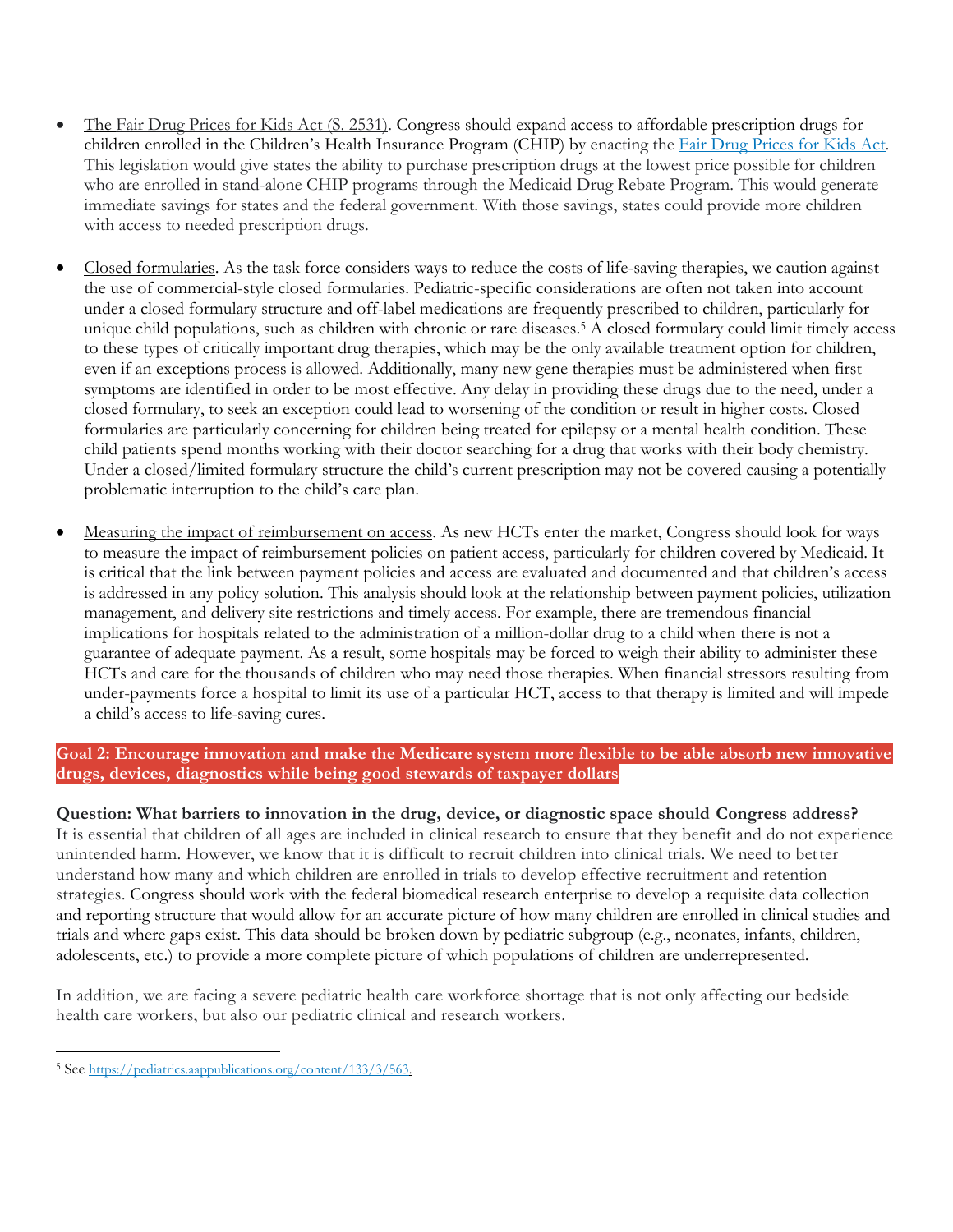As you consider how best to address barriers to innovation, we urge you to consider ways to strengthen our pediatric researcher workforce pipeline, including in the area of pediatric pharmacology. Pediatric pharmacists play a critical role in research and drug discovery, advancing therapeutics that can meet the unique needs of kids. As the workforce ages, it is critical to cultivate the next generation of pharmacologists to develop clinical trials and accelerate discovery.

# **Question: How can the FDA's Accelerated Approval Program be improved upon and better integrated with Medicare coverage determinations to expand access to innovative treatments, therapies, and devices while maintaining consumer protections?**

Children's hospitals work tirelessly on studies, trials and innovations that advance knowledge and access to needed treatments for children of all ages. However, their promising work is not always translated into accessible bedside treatments due to manufacturers' and payers' policies that can impede children's access to these very treatments. Congress should consider ways to work with CMS to address low Medicaid and commercial reimbursement rates that make it financially difficult for children's hospitals to secure those therapies and provide them to the children who need it. Congress should also work with payers to ensure that utilization controls and payment mechanisms do not unnecessarily impede access to needed therapies and explore strategies to address quality and safety concerns rela ted to their medication delivery mechanisms, including the mandatory use of external specialty pharmacies.

### **Question: What are the various categories of Digital Health that need to be recognized from the standpoint of reimbursement to begin exploring the mechanisms for coverage, coding, and payment that may already exist, and to understand where gaps remain under current regulatory and statutory frameworks?** We wish to highlight a few pediatric-specific considerations that must be taken into account in any policy initiatives related

to the advancement of digital health. Any policy changes regarding new technologies must factor in the unique needs of the pediatric setting, and the challenges of assuring interconnectedness of large health information technology (HIT) systems for pediatric providers. As regional centers for children's health, children's hospitals are especially attuned to the value and need for a strong digital health infrastructure to support high-quality care across pediatric settings. Children's hospitals are working hard to preserve a balance between delivering better quality patient care and gauging the risk profile of each new technology. As such, we note that there is a critically important subset of digital health/health information technology (HIT) issues unique to pediatric hospital care that are crucial to advancing children's health, and promoting care coordination and information exchange between patients, families and providers; among providers; and with local, state, and federal agencies.

- Pediatric electronic health records (EHRs). Children's hospitals were pleased that the Office of the National Coordinator (ONC) 21st Century Cures Act: Interoperability, Information Blocking, and the ONC Health IT Certification Program rule included guidelines for pediatric EHR certification. Those guidelines and clinical priority certification recommendations represent a positive step forward for the improvement of EHRs used in the care of children. However, we believe Congress could help advance the use of pediatric EHRs by requiring pediatric-specific testing and requiring rather than allowing EHR technologies to comply with the full package of pediatric certification standards. Congress also will have a key oversight role to play as adoption of the new standards moves forward. Pediatric EHR platforms come at a high cost and require constant updating and reworking to ensure compliance with federal and state requirements and to meet the unique needs of pediatric providers—particularly in the hospital setting. The lack of standardized pediatric EHR elements even with the new voluntary pediatric standards leads to resource-intensive "workarounds" by children's hospitals. Children's hospitals' adoption of new digital health tools will rely on a strong pediatric EHR system that can serve as the connector for patients, families, providers and community partners.
- Proxy and teen privacy considerations. Federal policies must ensure providers have the flexibility to adapt to the confidentiality needs of a patient's particular situation, including restricting access to some personal health information (PHI), when developing and implementing new digital technologies. There are unique privacy and confidentiality, proxy and safety issues that must be addressed to accommodate the role that parent/guardian